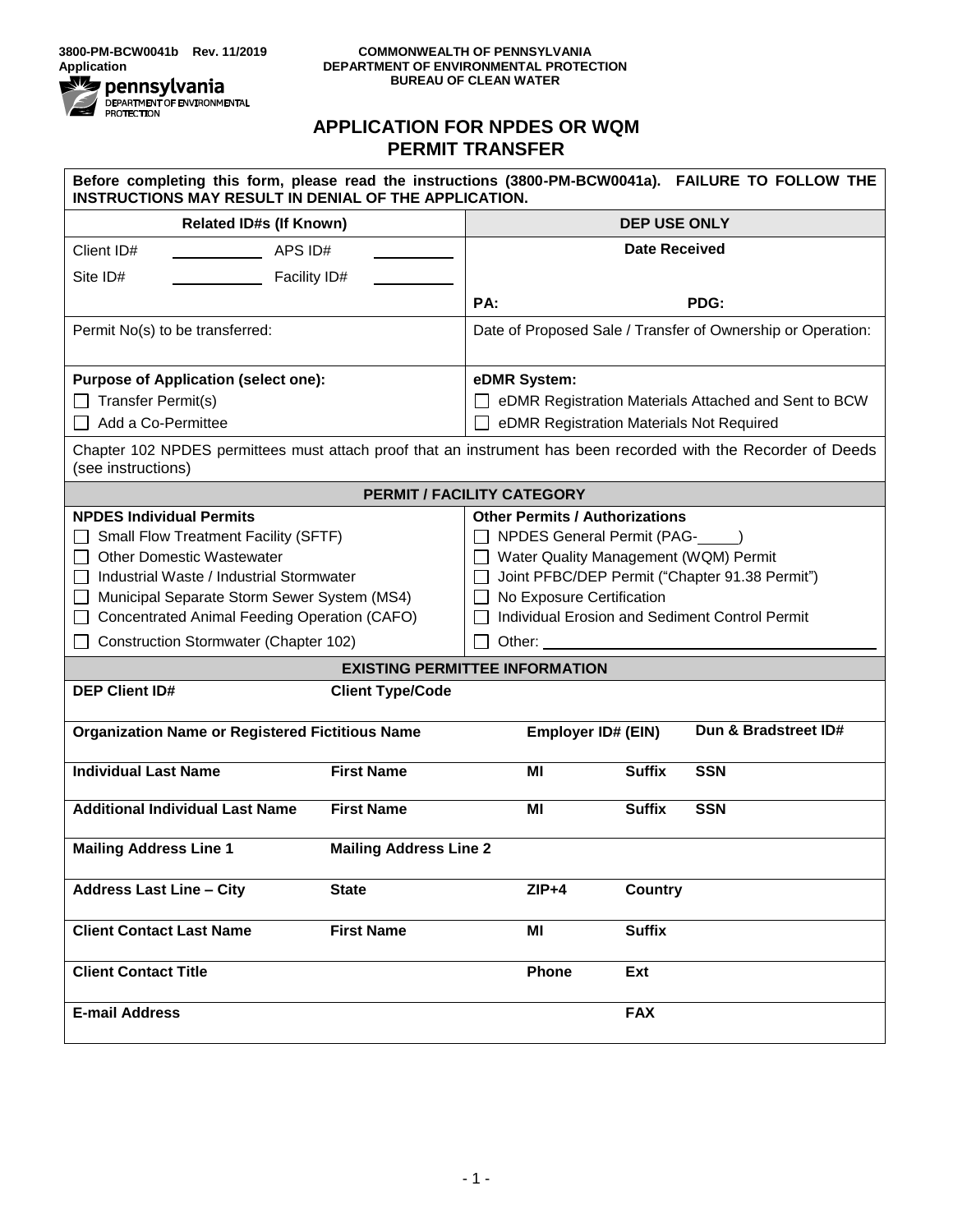| <b>SITE INFORMATION</b>                                                                                    |                                                                |                                          |                          |                    |                |                         |                |
|------------------------------------------------------------------------------------------------------------|----------------------------------------------------------------|------------------------------------------|--------------------------|--------------------|----------------|-------------------------|----------------|
| <b>DEP Site ID#</b>                                                                                        |                                                                | <b>Site Name</b>                         |                          |                    |                |                         |                |
| <b>Estimated Number of Employees to be Present at Site</b><br>EPA ID#                                      |                                                                |                                          |                          |                    |                |                         |                |
| <b>Description of Site</b>                                                                                 |                                                                |                                          |                          |                    |                |                         |                |
| <b>County Name</b>                                                                                         |                                                                | <b>Municipality</b>                      |                          |                    | <b>City</b>    | <b>Boro</b>             | <b>Twp</b>     |
| <b>County Name</b>                                                                                         |                                                                | <b>Municipality</b>                      |                          |                    | <b>City</b>    | <b>Boro</b>             | <b>Twp</b>     |
|                                                                                                            | <b>Site Location Line 1</b><br><b>Site Location Line 2</b>     |                                          |                          |                    |                |                         |                |
|                                                                                                            | Site Location Last Line - City<br>$ZIP+4$<br><b>State</b>      |                                          |                          |                    |                |                         |                |
| <b>Detailed Written Directions to Site</b>                                                                 |                                                                |                                          |                          |                    |                |                         |                |
| <b>Site Contact Last Name</b>                                                                              |                                                                | <b>First Name</b><br><b>Suffix</b><br>ΜI |                          |                    |                |                         |                |
| <b>Site Contact Title</b>                                                                                  |                                                                |                                          | <b>Site Contact Firm</b> |                    |                |                         |                |
|                                                                                                            | <b>Mailing Address Line 1</b><br><b>Mailing Address Line 2</b> |                                          |                          |                    |                |                         |                |
| <b>Address Last Line - City</b>                                                                            |                                                                |                                          | <b>State</b>             | $ZIP+4$            |                |                         |                |
| <b>Phone</b>                                                                                               | Ext                                                            | <b>FAX</b>                               | <b>E-mail Address</b>    |                    |                |                         |                |
| NAICS Codes (Two- & Three-Digit Codes - List All That Apply)                                               |                                                                |                                          |                          |                    |                | 6-Digit Code (Optional) |                |
| <b>Site-to-Client Relationship</b>                                                                         |                                                                |                                          |                          |                    |                |                         |                |
| <b>FACILITY INFORMATION</b>                                                                                |                                                                |                                          |                          |                    |                |                         |                |
| <b>Facility Name</b>                                                                                       |                                                                |                                          |                          |                    |                |                         |                |
| Attach a topographic map that identifies the location of the facility and all discharge points (outfalls). |                                                                |                                          |                          |                    |                |                         |                |
| Provide the latitude and longitude coordinates at the center of the facility.                              |                                                                |                                          |                          |                    |                |                         |                |
| Latitude                                                                                                   |                                                                |                                          |                          | Longitude          |                |                         |                |
| <b>Degrees</b>                                                                                             | <b>Minutes</b>                                                 | <b>Degrees</b>                           | <b>Minutes</b>           |                    | <b>Degrees</b> |                         | <b>Minutes</b> |
|                                                                                                            |                                                                |                                          |                          |                    |                |                         |                |
| Existing Permits. Identify all NPDES and WQM permits for this facility.                                    |                                                                |                                          |                          |                    |                |                         |                |
|                                                                                                            | Permit#<br><b>Permit Type</b>                                  |                                          |                          | <b>Date Issued</b> |                | <b>Issued By</b>        |                |
|                                                                                                            |                                                                |                                          |                          |                    |                |                         |                |
|                                                                                                            |                                                                |                                          |                          |                    |                |                         |                |
| Facility Description. Provide a brief description of the facility.                                         |                                                                |                                          |                          |                    |                |                         |                |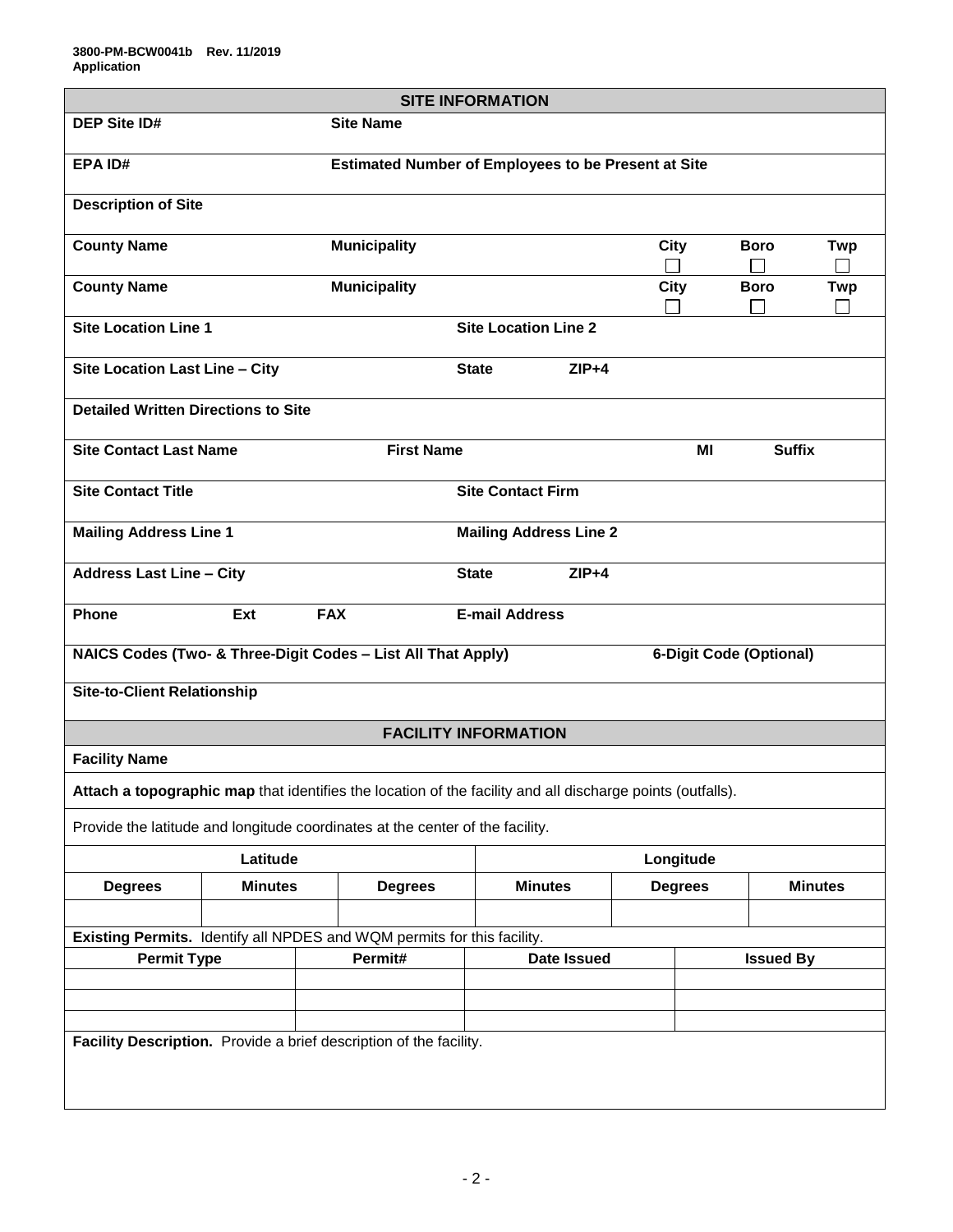| <b>COMPLIANCE HISTORY (EXISTING PERMITTEE)</b>                                                                                                                                                                                                                                                                                                                                                                                                                                                                                                                                                                                                                                                                                                                                                        |                             |  |  |  |
|-------------------------------------------------------------------------------------------------------------------------------------------------------------------------------------------------------------------------------------------------------------------------------------------------------------------------------------------------------------------------------------------------------------------------------------------------------------------------------------------------------------------------------------------------------------------------------------------------------------------------------------------------------------------------------------------------------------------------------------------------------------------------------------------------------|-----------------------------|--|--|--|
| No<br>Is the facility owner or operator in violation of any DEP regulation, permit, order or schedule of<br>Yes<br>compliance at this or any other facility?                                                                                                                                                                                                                                                                                                                                                                                                                                                                                                                                                                                                                                          |                             |  |  |  |
| If "Yes," list each permit, order and schedule and provide compliance status. Use additional sheets to provide information<br>on all permits.                                                                                                                                                                                                                                                                                                                                                                                                                                                                                                                                                                                                                                                         |                             |  |  |  |
| Permit Program                                                                                                                                                                                                                                                                                                                                                                                                                                                                                                                                                                                                                                                                                                                                                                                        | Permit No.                  |  |  |  |
| <b>Brief Description of Non-Compliance</b>                                                                                                                                                                                                                                                                                                                                                                                                                                                                                                                                                                                                                                                                                                                                                            |                             |  |  |  |
| Steps Taken to Achieve Compliance                                                                                                                                                                                                                                                                                                                                                                                                                                                                                                                                                                                                                                                                                                                                                                     | Date(s) Compliance Achieved |  |  |  |
|                                                                                                                                                                                                                                                                                                                                                                                                                                                                                                                                                                                                                                                                                                                                                                                                       |                             |  |  |  |
|                                                                                                                                                                                                                                                                                                                                                                                                                                                                                                                                                                                                                                                                                                                                                                                                       |                             |  |  |  |
| <b>Current Compliance Status</b><br>In Compliance                                                                                                                                                                                                                                                                                                                                                                                                                                                                                                                                                                                                                                                                                                                                                     | П<br>In Non-Compliance      |  |  |  |
| If the owner or operator is not in compliance with any permit requirement or DEP regulations, attach a narrative description<br>of how the owner or operator will achieve compliance with the permit requirement, including the schedule for achieving<br>compliance with appropriate milestones.                                                                                                                                                                                                                                                                                                                                                                                                                                                                                                     |                             |  |  |  |
| Are there any fees, past or present, due for the permit being transferred?                                                                                                                                                                                                                                                                                                                                                                                                                                                                                                                                                                                                                                                                                                                            | $\mathsf{L}$<br>Yes<br>No   |  |  |  |
| If "Yes," payment must be remitted with this application for any fees, past or present, due for the permit being transferred.                                                                                                                                                                                                                                                                                                                                                                                                                                                                                                                                                                                                                                                                         |                             |  |  |  |
| <b>CERTIFICATION (EXISTING PERMITTEE)</b>                                                                                                                                                                                                                                                                                                                                                                                                                                                                                                                                                                                                                                                                                                                                                             |                             |  |  |  |
| I certify that I have the authority to make this application as the existing permittee, and that the information included in this<br>application is true to the best of my knowledge and belief. I, on behalf of the existing permittee, hereby:                                                                                                                                                                                                                                                                                                                                                                                                                                                                                                                                                      |                             |  |  |  |
| relinquish the permit(s) that are the subject of this application to the proposed permittee; or                                                                                                                                                                                                                                                                                                                                                                                                                                                                                                                                                                                                                                                                                                       |                             |  |  |  |
| agree to include the proposed permittee identified in this application as a co-permittee on the permit.                                                                                                                                                                                                                                                                                                                                                                                                                                                                                                                                                                                                                                                                                               |                             |  |  |  |
| I also certify under penalty of law and subject to the penalties of 18 Pa. C.S. Section 4904 (relating to unsworn falsification<br>to authorities) that this document and all attachments were prepared under my direction or supervision in accordance with<br>a system designed to assure that qualified personnel properly gathered and evaluated the information submitted. Based on<br>my inquiry of the person or persons who manage the system, or those persons directly responsible for gathering the<br>information, the information submitted is, to the best of my knowledge and belief, true, accurate, and complete. I am aware<br>that there are significant penalties for submitting false information, including the possibility of fine and imprisonment for<br>knowing violations. |                             |  |  |  |
|                                                                                                                                                                                                                                                                                                                                                                                                                                                                                                                                                                                                                                                                                                                                                                                                       |                             |  |  |  |
| Name (type or print legibly)                                                                                                                                                                                                                                                                                                                                                                                                                                                                                                                                                                                                                                                                                                                                                                          | <b>Official Title</b>       |  |  |  |
|                                                                                                                                                                                                                                                                                                                                                                                                                                                                                                                                                                                                                                                                                                                                                                                                       |                             |  |  |  |
| <b>Signature</b>                                                                                                                                                                                                                                                                                                                                                                                                                                                                                                                                                                                                                                                                                                                                                                                      | <b>Date</b>                 |  |  |  |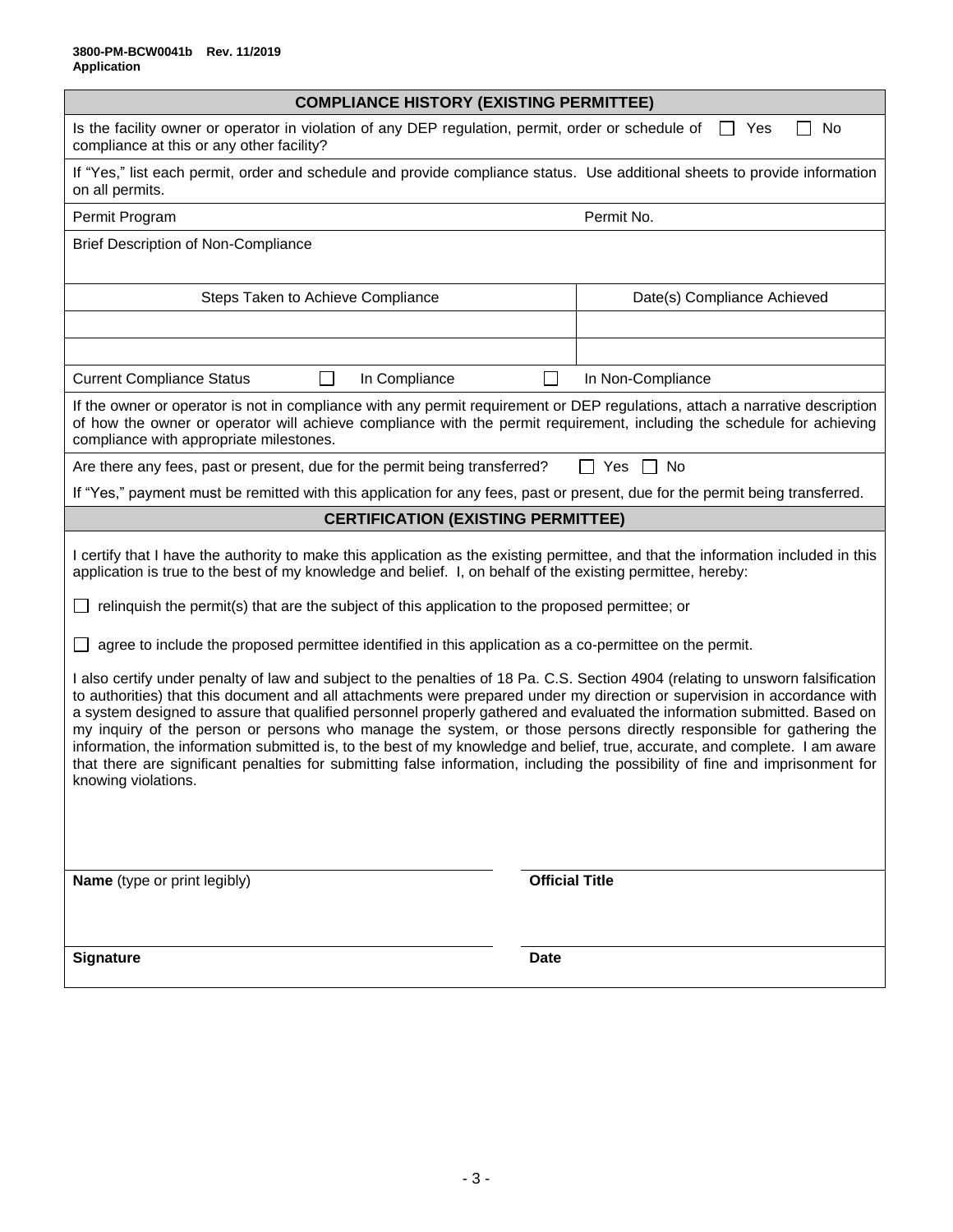|                                                                                                                                                                                                                                                                  | <b>PROPOSED PERMITTEE / CO-PERMITTEE INFORMATION</b> |                |                                           |                      |  |
|------------------------------------------------------------------------------------------------------------------------------------------------------------------------------------------------------------------------------------------------------------------|------------------------------------------------------|----------------|-------------------------------------------|----------------------|--|
| <b>DEP Client ID#</b>                                                                                                                                                                                                                                            | <b>Client Type/Code</b>                              |                |                                           |                      |  |
| <b>Organization Name or Registered Fictitious Name</b>                                                                                                                                                                                                           |                                                      |                | <b>Employer ID# (EIN)</b>                 | Dun & Bradstreet ID# |  |
| <b>Individual Last Name</b>                                                                                                                                                                                                                                      | <b>First Name</b>                                    | MI             | <b>Suffix</b>                             | <b>SSN</b>           |  |
| <b>Additional Individual Last Name</b>                                                                                                                                                                                                                           | <b>First Name</b>                                    | MI             | <b>Suffix</b>                             | <b>SSN</b>           |  |
| <b>Mailing Address Line 1</b>                                                                                                                                                                                                                                    | <b>Mailing Address Line 2</b>                        |                |                                           |                      |  |
| <b>Address Last Line - City</b>                                                                                                                                                                                                                                  | <b>State</b>                                         | $ZIP+4$        | Country                                   |                      |  |
| <b>Client Contact Last Name</b>                                                                                                                                                                                                                                  | <b>First Name</b>                                    | МI             | <b>Suffix</b>                             |                      |  |
| <b>Client Contact Title</b>                                                                                                                                                                                                                                      |                                                      | Phone          | Ext                                       |                      |  |
| <b>E-mail Address</b>                                                                                                                                                                                                                                            |                                                      |                | <b>FAX</b>                                |                      |  |
| Site Name (if different from Site Information section above)                                                                                                                                                                                                     |                                                      |                |                                           |                      |  |
| Facility Name (if different from Facility Information section above)                                                                                                                                                                                             |                                                      |                |                                           |                      |  |
| <b>DISCHARGE INFORMATION</b>                                                                                                                                                                                                                                     |                                                      |                |                                           |                      |  |
| Check the appropriate boxes below to indicate whether the quantity (flow or pollutant mass loads) or quality (pollutant<br>concentrations) of any discharge to surface waters will change following transfer of the permit(s) or addition of<br>co-permittee(s). |                                                      |                |                                           |                      |  |
|                                                                                                                                                                                                                                                                  | <b>Expected Change</b>                               |                |                                           |                      |  |
|                                                                                                                                                                                                                                                                  | <b>Greater Than Existing</b><br>Discharge(s)         |                | <b>Less Than Existing</b><br>Discharge(s) | No Change            |  |
| <b>Flow or Pollutant Mass Loads</b>                                                                                                                                                                                                                              |                                                      |                |                                           |                      |  |
| <b>Pollutant Concentrations</b>                                                                                                                                                                                                                                  |                                                      |                |                                           |                      |  |
| If changes are expected, explain the reason(s):                                                                                                                                                                                                                  |                                                      |                |                                           |                      |  |
|                                                                                                                                                                                                                                                                  | <b>COMPLIANCE HISTORY (PROPOSED PERMITTEE)</b>       |                |                                           |                      |  |
| Is the proposed permittee in violation of any DEP regulation, permit, order or schedule of<br>No<br>Yes<br>compliance at any other facility?                                                                                                                     |                                                      |                |                                           |                      |  |
| If "Yes," list each permit, order and schedule and provide compliance status. Use additional sheets to provide information<br>on all permits.                                                                                                                    |                                                      |                |                                           |                      |  |
| Permit No.<br>Permit Program                                                                                                                                                                                                                                     |                                                      |                |                                           |                      |  |
| <b>Brief Description of Non-Compliance</b>                                                                                                                                                                                                                       |                                                      |                |                                           |                      |  |
| Steps Taken to Achieve Compliance                                                                                                                                                                                                                                |                                                      |                | Date(s) Compliance Achieved               |                      |  |
|                                                                                                                                                                                                                                                                  |                                                      |                |                                           |                      |  |
|                                                                                                                                                                                                                                                                  |                                                      |                |                                           |                      |  |
| <b>Current Compliance Status</b>                                                                                                                                                                                                                                 | In Compliance                                        | $\blacksquare$ | In Non-Compliance                         |                      |  |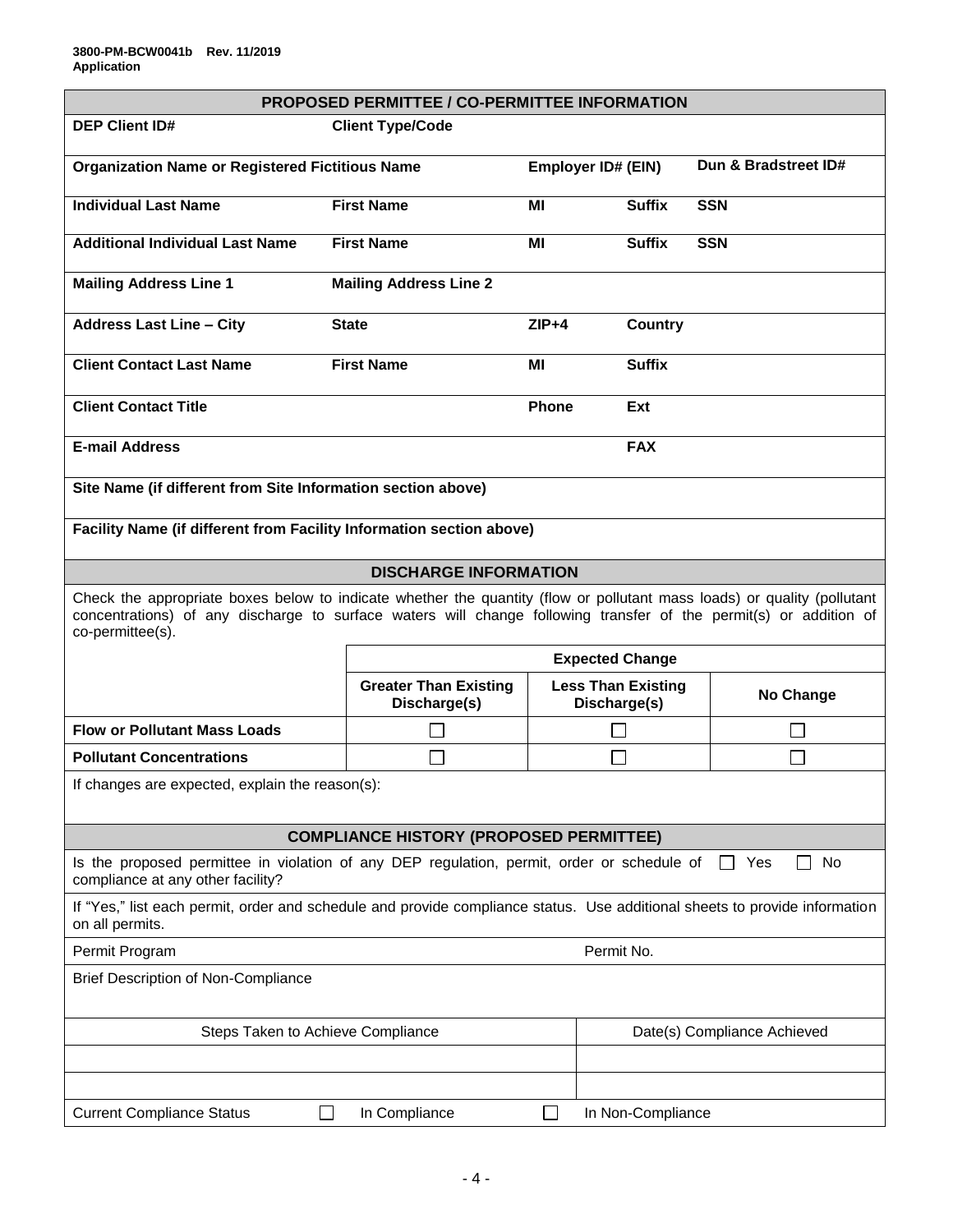If the owner or operator is not in compliance with any permit requirement of DEP regulations, provide narrative description of how the owner or operator will achieve compliance with the permit requirement, including the schedule for achieving compliance with appropriate milestones.

### **STATEMENT OF LIABILITY**

**Unless otherwise indicated by attached written agreement, the proposed permittee will be held liable for all continuing and future violations of the transferred permit(s). If applicable, the written agreement must state the steps that will be taken to resolve any non-compliance at the facility and the responsible party for all actions.**

### **CERTIFICATION (PROPOSED PERMITTEE)**

I certify that I have the authority to make this application as the proposed permittee or co-permittee, and that the information included in this application is true to the best of my knowledge and belief. I, on behalf of the proposed permittee, hereby accept the permit(s) and the statement of liability above (unless otherwise specified in an attached written agreement), and agree to be bound by all terms of said permit(s).

I also certify under penalty of law and subject to the penalties of 18 Pa. C.S. Section 4904 (relating to unsworn falsification to authorities) that this document and all attachments were prepared under my direction or supervision in accordance with a system designed to assure that qualified personnel properly gathered and evaluated the information submitted. Based on my inquiry of the person or persons who manage the system, or those persons directly responsible for gathering the information, the information submitted is, to the best of my knowledge and belief, true, accurate, and complete. I am aware that there are significant penalties for submitting false information, including the possibility of fine and imprisonment for knowing violations.

**For Transfers of No Exposure Certifications**: I certify that: 1) I have read and understand the eligibility requirements for claiming a condition of "no exposure" and obtaining an exclusion from NPDES stormwater permitting under federal regulations; 2) there are no discharges of stormwater contaminated by exposure to industrial activities or materials from the industrial facility (except as allowed under federal regulations); and 3) there are no unauthorized non-stormwater discharges from the facility. I understand that I am obligated to submit a No Exposure Certification form once every five years to the NPDES permitting authority and, if requested, to the operator of the local MS4 into which this facility discharges (where applicable). I understand that I must allow the NPDES permitting authority, or MS4 operator where the discharge is into the local MS4, to perform inspections to confirm the condition of no exposure and to make such inspection reports publicly available upon request. I understand that I must obtain coverage under an NPDES permit prior to any point source discharge of stormwater from the facility.

**Name** (type or print legibly) **Company Official Title** 

**Signature Date**